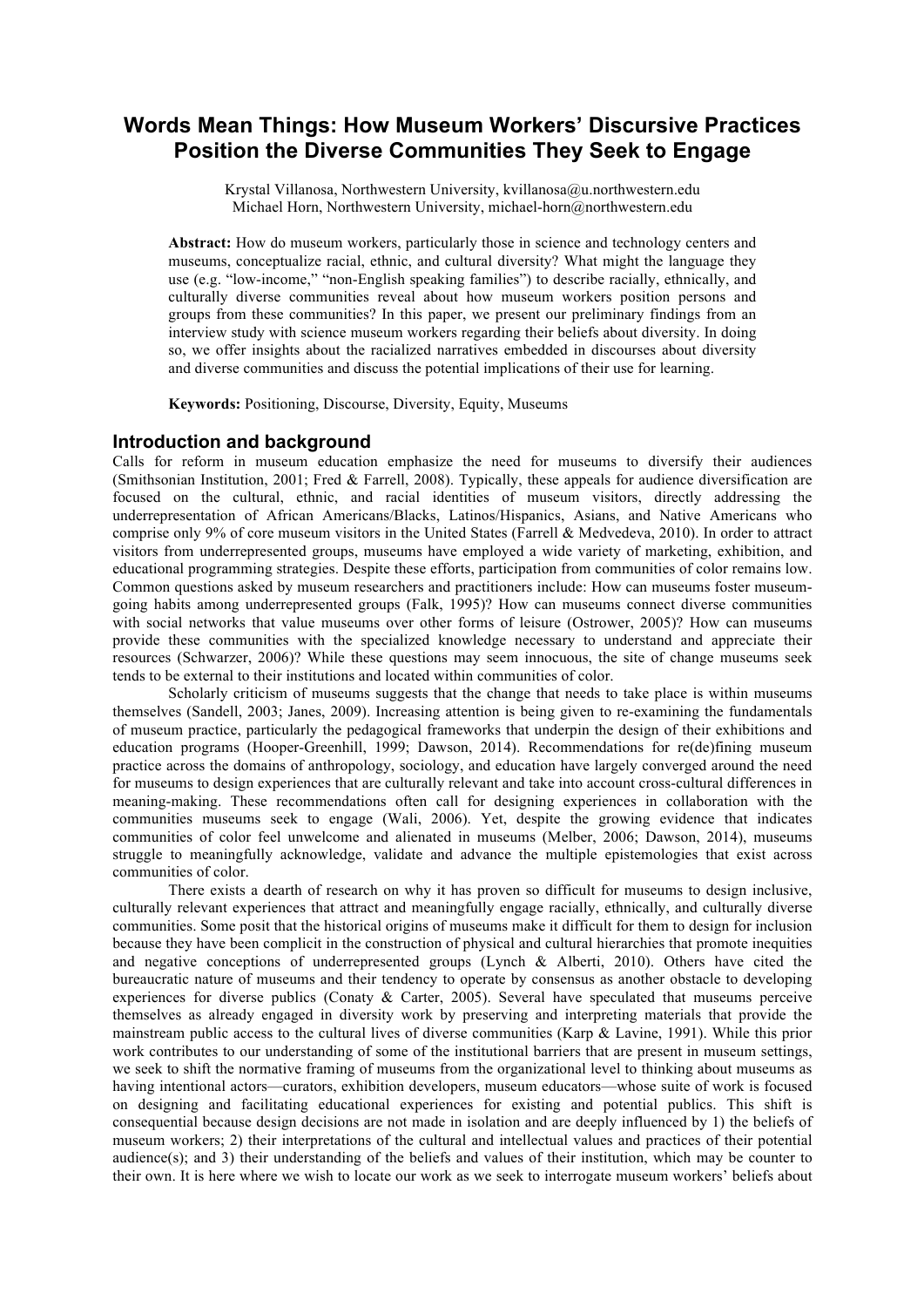racial, ethnic, and cultural diversity as well as their beliefs about persons and groups who come from communities museums have labeled "diverse." We do this by examining how museum workers position themselves discursively in relation to the communities of color they seek to engage.

## **Conceptual framework**

We use positioning theory, a framework developed within discursive social psychology, as an analytic lens for our work. While positioning theory is typically associated with examinations of interpersonal encounters, it has also been applied to textual analyses as well as interview data (Harré & Slocum, 2003; Konaev & Moghaddam, 2010). Our paper is a case of applying positioning theory to interviews with museum workers. Positioning requires that we engage in a close analysis of the sociolinguistic cues that museum workers use to position themselves and others. "Once having taken up a particular position as one's own, a person inevitably sees the world from the vantage point of that position and in terms of the particular images, metaphors, storylines and concepts which are made relevant within the particular discursive practice in which they are positioned" (Davies & Harré, 1990, p. 46). In this paper, sociolinguistic analyses based on positioning theory reveal how museum workers' discourse positions and instantiates self (and institution) in relation to the communities they wish to engage as well as to the larger, and often ambiguous, concepts of racial, ethnic, and cultural diversity. These analyses also explicitly attend to the narratives people use to ascribe themselves and others rights and duties—in other words, what do they owe and what do others owe them. By studying the way "rights and duties are taken up and laid down, ascribed and appropriated, refused and defended," positioning theory adds a novel dimension to examinations of cognitive processes—beliefs and practices related to individuals' moral commitments or conceptions of their moral qualities (Harré & Moghaddam, 2011, p. 132). While rights and duties are not the focus of our preliminary findings below, we foreshadow future work detailing the ways that museum workers appear to position themselves as having the right to teach and communities of color as having a duty to learn.

We place emphasis on understanding museum workers' discourse(s) because "language not only transmits, it creates or constitutes knowledge or 'reality'" (Bruner, 1986, p. 132). We also follow the Vygostskian notion that the meaning and structure of all discourse (public or private) is shaped by and stems from particular cultural contexts and needs to be examined in relation to the larger normative system(s) in which people live (Vygotsky, 1980). Given that one of the ultimate goals of the learning sciences is to shape, direct, or improve practice in some way, perhaps if we can understand the reality museum workers construct with their language, we can intervene in ways that help them consciously re-construct (and sustain) norms and narratives that advance the ends they (and more importantly their desired publics) seek.

## **Methods**

We used a combination of snowball and purposive sampling to recruit 26 science museum workers from 14 institutions across 12 states to participate in our study. For this paper, we focus on 10 museum workers, all of whom work in their museum's education department in a variety of roles including vice president, director, manager, and coordinator. We focus on museum education workers because of the perception that they perform the majority of their institution's diversity work (a theme that emerged from our broader interview data). Of our ten participants, two identify as African American/Black, one as mixed race, one as Latino/Hispanic, and six as Caucasian/White. Three identify as male, seven as female. Note that "science museum" includes a range of museum settings including natural history museums, museums of science and industry, nature and science museums, and science and technology centers. Last, all of the museum workers we interviewed work in museums located in major urban areas in the United States.

We conducted semi-structured phone interviews with all participating museum workers. We audio recorded and transcribed each interview. Interviews were between 60 to 90 minutes in duration. Examples of the questions we asked include: How does your museum consider the racial, ethnic and cultural backgrounds of visitors when developing exhibitions and/or education programs? How does racial, ethnic, and cultural diversity influence learning in your museum? What role do people's racial, ethnic, and cultural backgrounds play in how they make sense of your museum's exhibitions and/or education programs? For this paper, we focus on responses given to the following question: Are there any groups of people or communities that your museum is trying to reach that do not typically visit?

We analyzed what museum workers said by engaging in open coding of interview transcripts, honing in on the phrases, terms, and labels museum workers use to describe the communities or groups they, or their institutions, seek to engage to better understand the ways in which they characterize these communities. We generated codes using a modification of Strauss and Corbin's (1998) open coding strategy, analyzing completed turns of talk (as opposed to a line-by-line analysis), which allowed us to develop themes and identify data that aligned with those themes (Charmaz, 2001). Leveraging Strauss and Corbin's process of conceptualizing and labeling events, we were able to bring focus to the data that was making itself known as meaningful—more explicitly, labeling both micro- and macro-events within the data allowed us to see the patterns that were emerging. For the purposes of this study, we view our museum workers as "deep" or "key" informants (Weiss,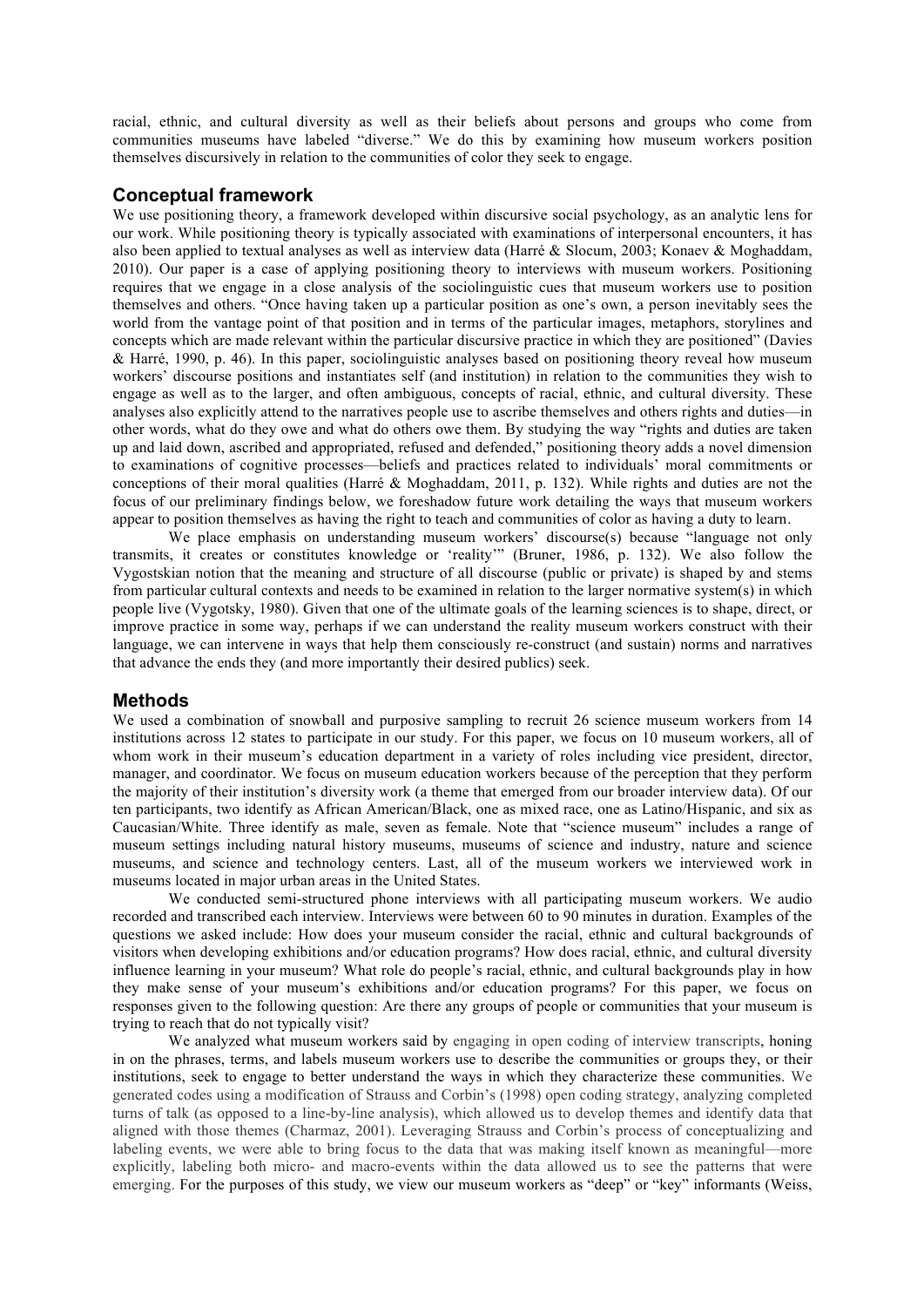1994), whose knowledge can be used to refute or confirm our findings as well as broaden any themes or categories that make themselves known in the data.

## **Preliminary findings**

In response to the question "Are there any groups of people or communities that your museum is trying to reach that do not typically visit?," we find that museum workers rarely or never explicitly name the communities they seek to engage. Instead, they foreground economic labels and terms such as "low-income," "lowersocioeconomic," "families in public housing," "families who rely on food stamps," "families at or below the poverty line," "families below a living income," and "families who live in [XYZ] neighborhoods or zipcodes" with XYZ meaning a neighborhood or zipcode known for having communities of color as their primary residents and/or for struggling with the realities of economic disparity. Our analysis also uncovered museum workers' secondary tendency to describe communities by aspects of their citizenship status or by the language(s) they speak (or do not speak) rather than by the racial or ethnic group to which they belong. Terms and phrases used by museum workers include "bilingual," "first-generation," "immigrant communities," "non-English speaking families," and "Spanish-speaking families." When further pressed to name the groups or communities their museums are trying to reach, all 10 museum workers identified African Americans/Blacks and Hispanics/Latinos as the communities that are underrepresented in their visitorship and that they (or their institutions) wish to reach. Only 1 museum worker in our sample mentioned Asian communities and that same museum worker also identified indigenous native communities as a group that their institution would like to see visit with more frequency. We note that neither the economic labels we detailed above nor any descriptors that speak to these communities' citizenship status or spoken language(s) accompanied the single mention of both Asian and indigenous native communities.

## **Discussion**

There are multiple layers to the responses we received from museum workers, some of which we are still unpacking. That said, we first put forward that museum workers' discursive practices position themselves, or their museums, as having a role to play in the educational lives of those experiencing some forms of social, economic, and/or political precarity. The labels and terms they use to describe the communities they are hoping to reach make clear a desire to engage families who may be facing food or housing insecurity, families for whom the United States may not be their country of birth, and/or families for whom English is not spoken as the primary, or sole, language. The details of the role museum workers feel their institutions can play in the lives of families experiencing such pressures will be uncovered in future analyses.

We also bring focus to museum workers' hesitation to explicitly name communities by their race or ethnicity, instead heavily relying on the economic labels and terms we detailed above. While phrases like "lowincome" or "lower-socioeconomic" might seem like benign references, museum workers' confirmation that they are indexing African Americans/Blacks and Latinos/Hispanics with these terms signals the need to interpret these phrases as racially coded (and pejoratively classist) language. Furthermore, museum workers' use of these racially coded descriptors positions African American/Black and Latino/Hispanic communities as economically monolithic groups, completely comprised of families living in poverty. This positioning seems to leave little room for recognizing that there is a diversity of diverse experiences among communities of color as well as a need to historically situate (or cite the social, political, and economic reasons) why and how "low-income" neighborhoods with minority residents came to be. We also ask, what does it mean that museum workers do not identify or discuss Caucasians/Whites as a group to engage (thus far), particularly lower-socioeconomic Caucasian/White groups given their use of similar economic labels to describe communities of color? And what does it mean that museum workers also rarely mention Asian or indigenous native communities?

We see important potential implications from these findings. We speculate that museum workers' use of coded, economic, and racialized descriptors are constraining their ability 1) to see these communities through the lens of racial, ethnic, and cultural heterogeneity; and 2) to assess the cultural and intellectual values and practices of the communities they seek to engage. These constraints may be limiting museum workers in their efforts to develop culturally relevant exhibitions and programs that meaningfully engage communities of color. We also suspect that positioning communities of color through a primarily economic lens is influencing the ways museum workers are positioning solutions to the "problem" of audience diversity, which tend to be economic in nature. Solutions museum workers cite to engage African Americans/Blacks and Hispanics/Latinos include discounted or free museum admission, scholarships for education programs, and busing, the latter of which is troublingly similar to desegregation busing practices, wherein students of color are transported to predominantly white schools to remedy racial segregation. Foregrounding issues of citizenship and language also seem to lead to certain solutions including one-day cultural festivals, foreign language translations of exhibitions, and the development of programs or resources that communicate the value of the museum. We note that the interventions museum workers employ reveal that they seek participation from underrepresented groups in insubstantial ways and often only when it is culturally congruent. This positions communities of color as a